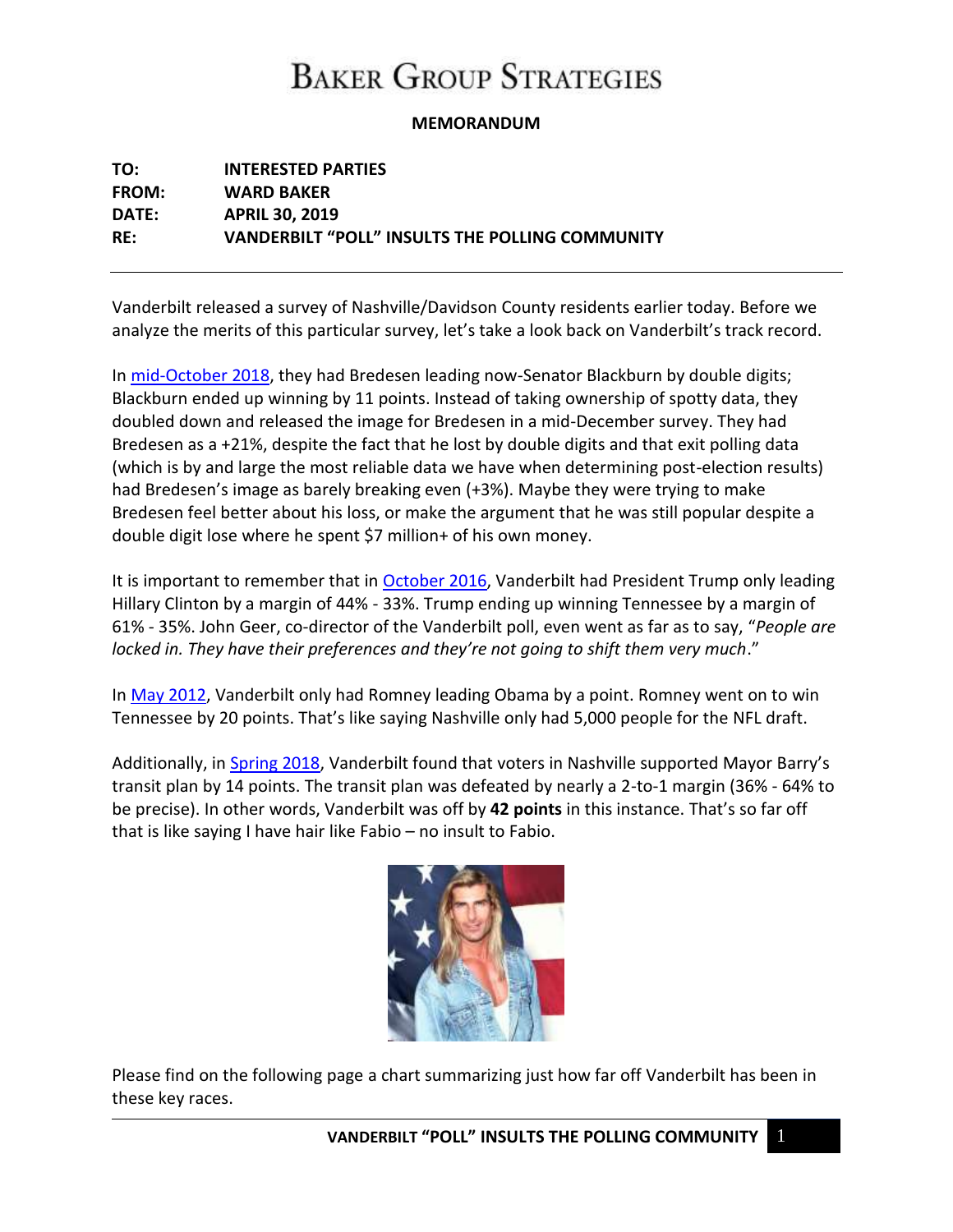## **BAKER GROUP STRATEGIES**



So, this all brings us to today, when Vanderbilt thought it was necessary to change up their methodology – which given their track record is actually a good assessment on their part. However, Vanderbilt actually found a way to still go backwards with their methodological standards. In Vanderbilt latest survey, more than half of their respondents were reached via mail. From there, participants could mail back their survey, or they could go online to complete the survey. Here is where it gets good though, "*the prenotification mailing also included a \$1 pre-incentive bill and an offer of \$10 payment via an electronic gift card code sent immediately upon completion of the survey.*" Vanderbilt is now in the businesses of paying voters to get them to respond, which reputable pollsters do not do when completing surveys. They used to do these bad polls for free, now they are paying people to take them and somehow, they have gotten worse. I hope this isn't coming from the football program's budget – *Anchor Down.* 



Additionally, because Vanderbilt hard-mailed voters, they were in the field for just under a month. Most statewide surveys can usually be completed in three days.